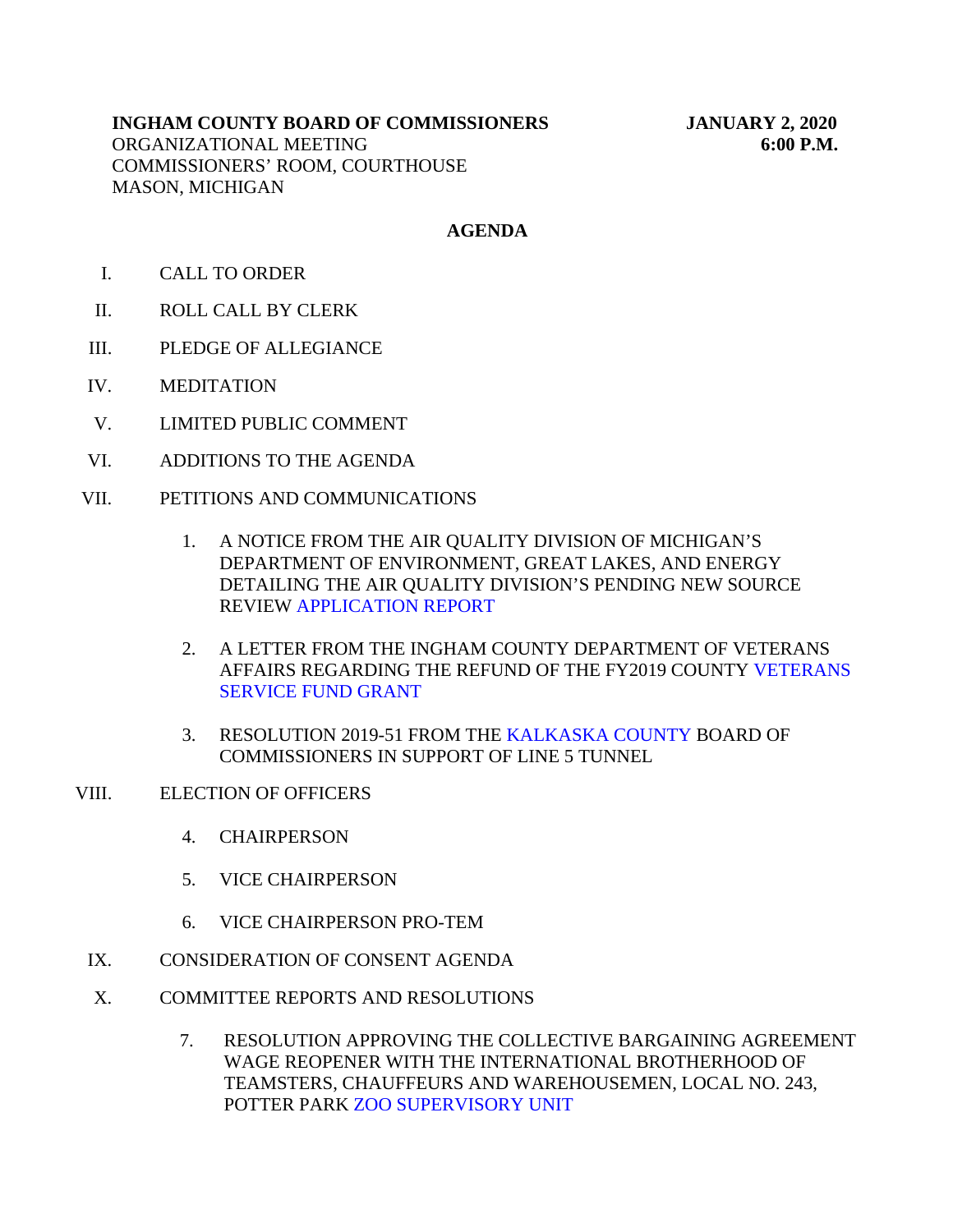- XI. SPECIAL ORDERS OF THE DAY
	- 8. STANDING COMMITTEE APPOINTMENTS
	- 9. OTHER APPOINTMENTS
- XII. PUBLIC COMMENT
- XIII. COMMISSIONER ANNOUNCEMENTS
- XIV. ADJOURNMENT

#### **THE 2020 MEETING SCHEDULE IS INCLUDED ON THE NEXT PAGE**

THE COUNTY OF INGHAM WILL PROVIDE NECESSARY AND REASONABLE AUXILIARY AIDS AND SERVICES, SUCH AS INTERPRETERS FOR THE HEARING IMPAIRED AND AUDIO TAPES OF PRINTED MATERIALS BEING CONSIDERED AT THE MEETINGS FOR THE VISUALLY IMPAIRED, FOR INDIVIDUALS WITH DISABILITIES AT THE MEETING UPON FIVE (5) WORKING DAYS NOTICE TO THE COUNTY OF INGHAM. INDIVIDUALS WITH DISABILITIES REQUIRING AUXILIARY AIDS OR SERVICES SHOULD CONTACT THE COUNTY OF INGHAM IN WRITING OR BY CALLING THE FOLLOWING: INGHAM COUNTY BOARD OF COMMISSIONERS, P.O. BOX 319, MASON, MI 48854, 517-676-7200.

# *PLEASE TURN OFF CELL PHONES AND OTHER ELECTRONIC DEVICES OR SET TO MUTE OR VIBRATE TO AVOID DISRUPTION OF THE MEETING*

#### **FULL BOARD PACKETS ARE AVAILABLE AT: www.ingham.org**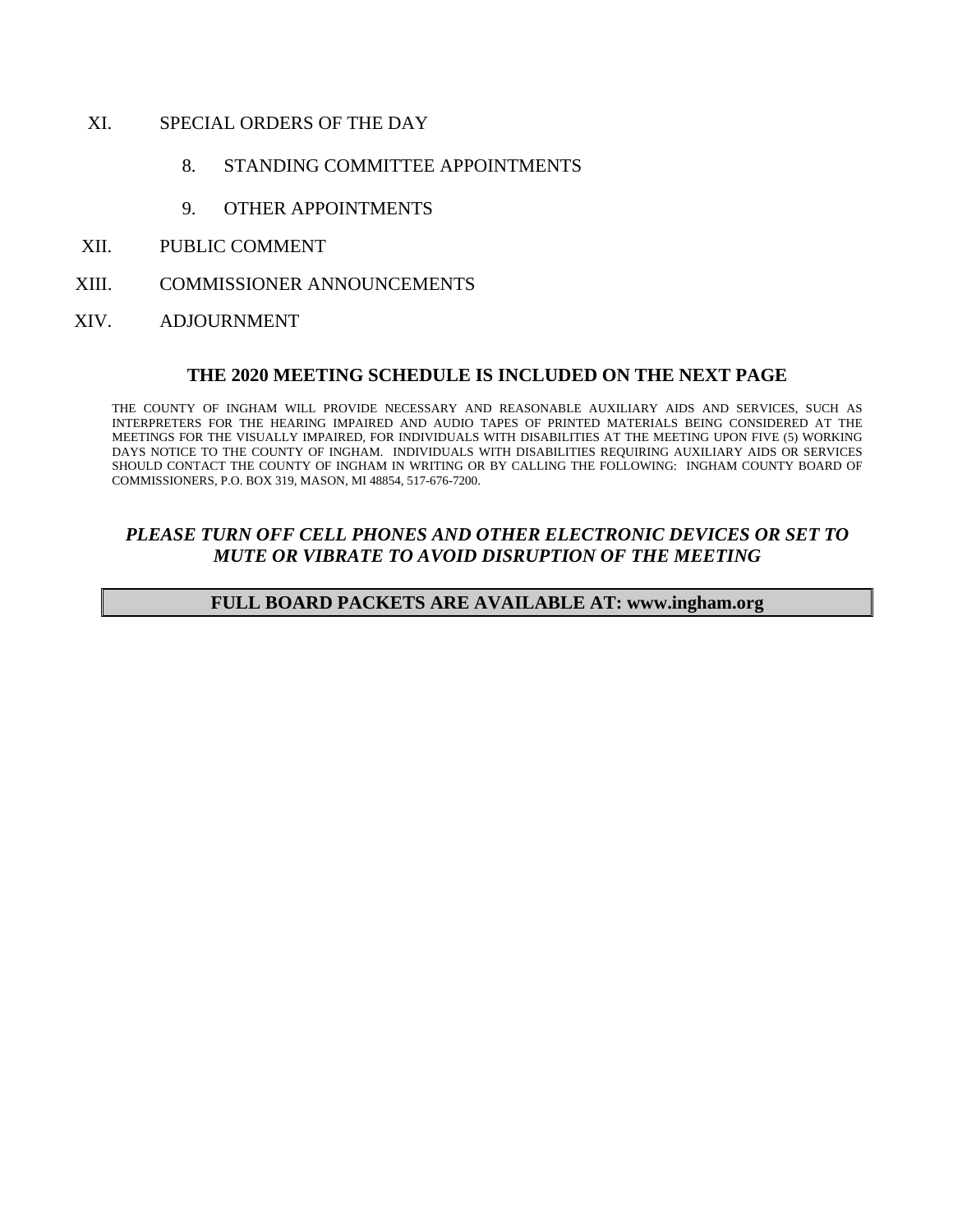# **INGHAM COUNTY BOARD OF COMMISSIONERS 2020 MEETING DATES**

| Wednesday, January 2  | $6:00 \text{ pm}$ | <b>Organizational Meeting</b> |
|-----------------------|-------------------|-------------------------------|
| Tuesday, January 28   | $6:30 \text{ pm}$ | <b>Regular Meeting</b>        |
| Tuesday, February 11  | $6:30 \text{ pm}$ | <b>Regular Meeting</b>        |
| Tuesday, February 25  | $6:30 \text{ pm}$ | <b>Regular Meeting</b>        |
| Tuesday, March 10     | $6:30 \text{ pm}$ | <b>Regular Meeting</b>        |
| Tuesday, March 24     | $6:30 \text{ pm}$ | <b>Regular Meeting</b>        |
| Tuesday, April 14     | $6:30 \text{ pm}$ | <b>Statutory Meeting</b>      |
| Tuesday, April 28     | $6:30 \text{ pm}$ | <b>Regular Meeting</b>        |
| Tuesday, May 12       | $6:30 \text{ pm}$ | <b>Regular Meeting</b>        |
| Tuesday, May 26       | $6:30 \text{ pm}$ | <b>Regular Meeting</b>        |
| Tuesday, June 9       | $6:30 \text{ pm}$ | <b>Regular Meeting</b>        |
| Tuesday, June 23      | $6:30 \text{ pm}$ | <b>Regular Meeting</b>        |
| Tuesday, July 28      | $6:30 \text{ pm}$ | <b>Regular Meeting</b>        |
| Tuesday, August 25    | $6:30 \text{ pm}$ | <b>Regular Meeting</b>        |
| Tuesday, September 22 | $6:30 \text{ pm}$ | <b>Regular Meeting</b>        |
| Tuesday, October 13   | $6:30 \text{ pm}$ | <b>Statutory Meeting</b>      |
| Tuesday, October 27   | $6:30$ pm         | <b>Regular Meeting</b>        |
| Tuesday, November 10  | $6:30 \text{ pm}$ | <b>Regular Meeting</b>        |
| Tuesday, November 24  | $6:30 \text{ pm}$ | <b>Regular Meeting</b>        |
| Tuesday, December 8   | $6:30 \text{ pm}$ | <b>Regular Meeting</b>        |

# **All meetings are held in the Board of Commissioners Room, Third floor of the Ingham County Courthouse 341 S. Jefferson, Mason, Michigan 48854**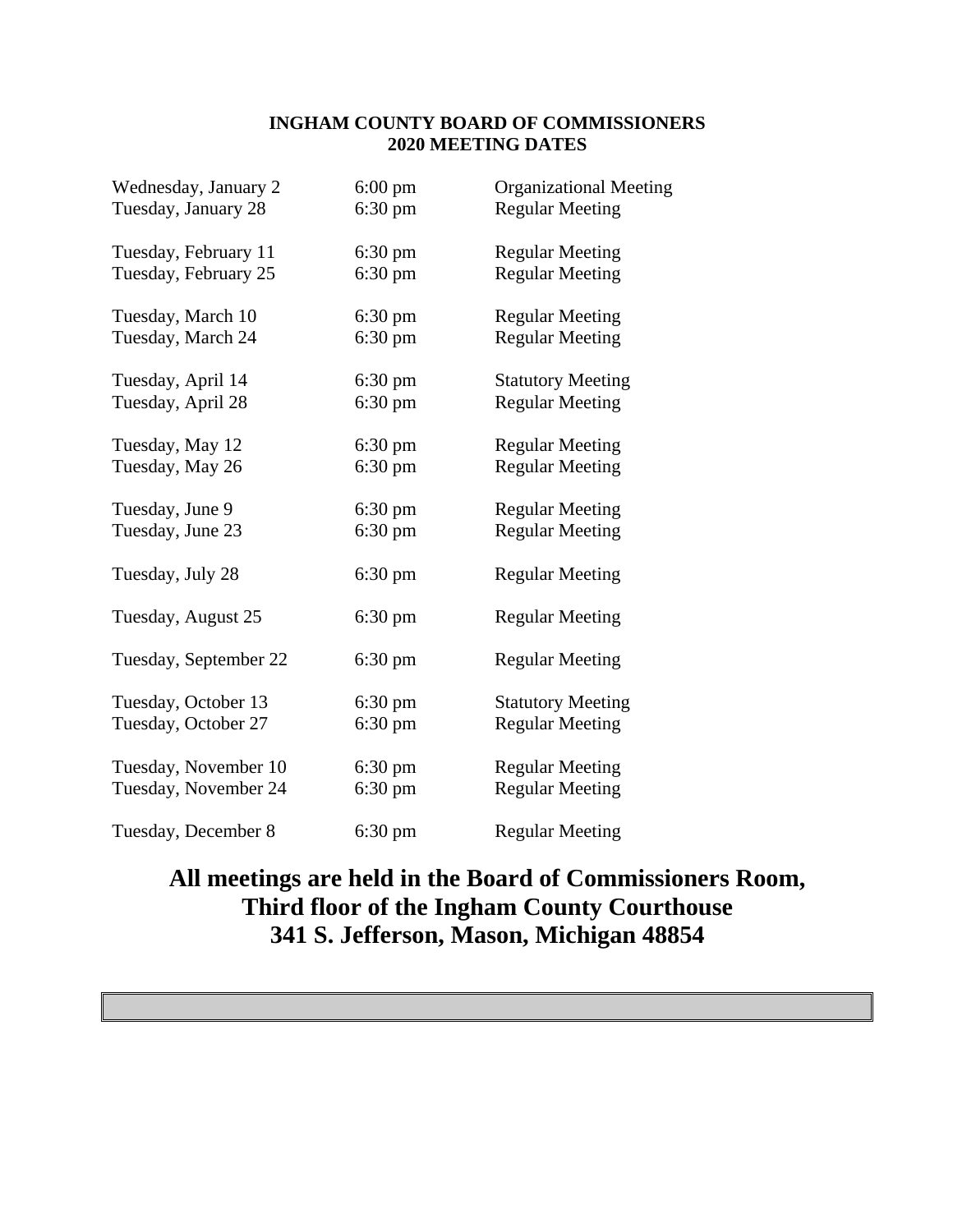<span id="page-3-0"></span>

Dear Interested Party:

Pursuant to Act 451, Section 5511, the Michigan Department of Environment, Great Lakes, and Energy, Air Quality Division's Pending New Source Review Application Report is enclosed. This report lists all of the pending applications submitted for sources within your county.

The Pending New Source Review Applications Report includes the following information: county, city, date received, applicant's name, site address, application permit number, and a brief description of the nature of the source or process.

This report will be sent to you on a monthly basis unless you request that your name be deleted from our mailing list. Please note that this information is updated weekly and is also available on the Internet. Alist is available on the Permits to install Internet page at https://www.michigan.gov/air. Click the "Permits" tab, click the link by the second bullet for PTI/NSR permits, and click the sixth bullet under "Application / PTI Information" entitled "Pending PTI Application List." You mayobtain information on sources located in neighboring counties by accessing the above list or by contacting me.

Thank you for your interest in this matter.

Sincerely,

Sue Thelen Permit Section Air Quality Division 517-284-6804

**Enclosure**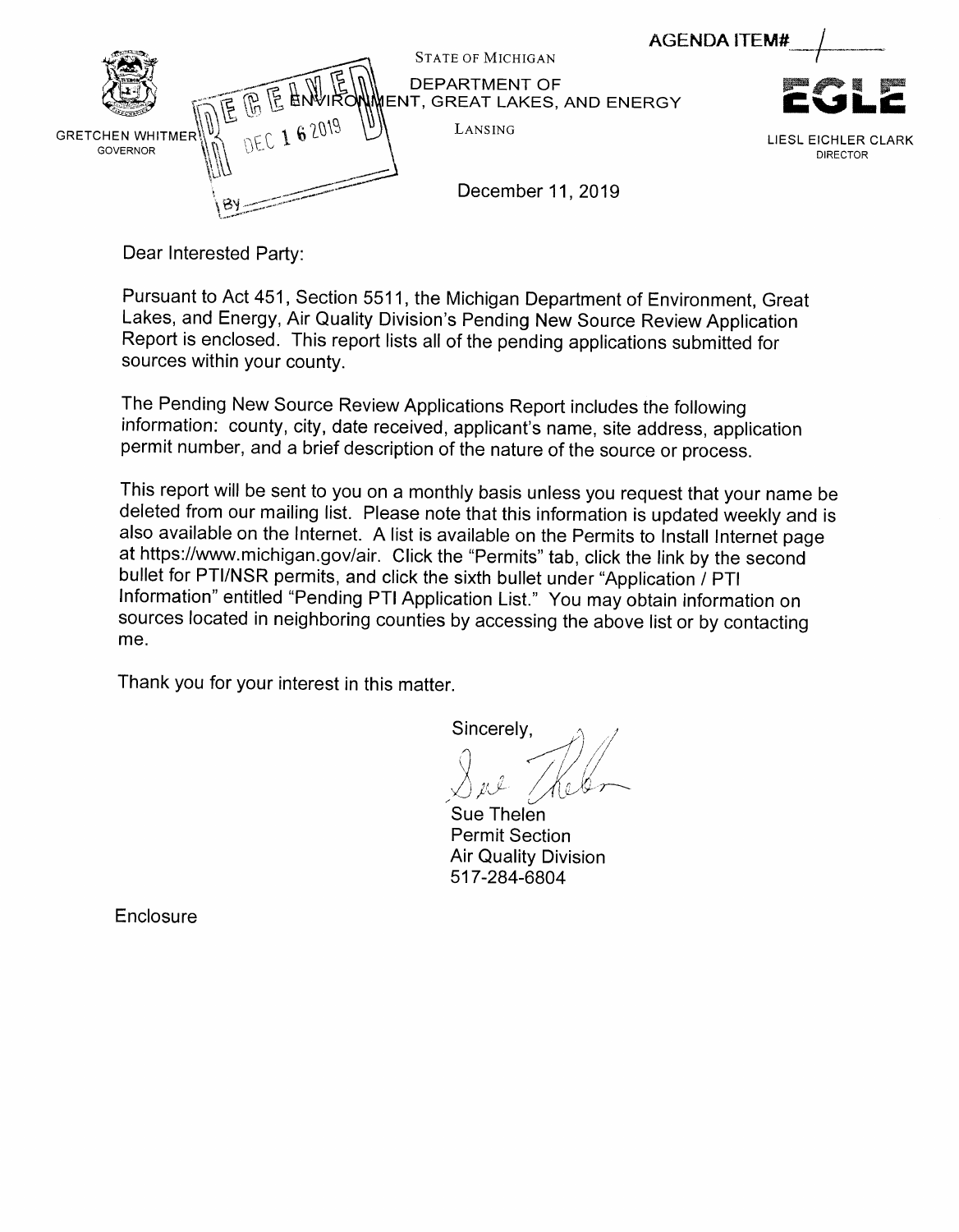| District: Lansing |                |            |                                                             |                                        |            |                                     |
|-------------------|----------------|------------|-------------------------------------------------------------|----------------------------------------|------------|-------------------------------------|
| County            | <u>tiy</u>     | <b>SRN</b> | <b>Site Address</b>                                         | <b>Applicant</b>                       | Permit No. | Received Application Reason         |
| CLINTON           | <b>LANSING</b> | N1761      | SPARTAN ASPHALT<br>16777 WOOD ROAD                          | MICHIGAN PAVING & MATERIALS<br>COMPANY | 804-871    | 8/26/2019 MODIFY PERMIT LANGUAGE    |
| CLINTON           | <b>LANSING</b> | N5997      | GRANGER WASTE SERVICES.<br>16980 WOOD ROAD<br>$\frac{0}{2}$ | ENERGY DEVELOPMENTS<br>LANSING, LLC    | $178 - 19$ | 9/30/2019 THERMAL OXIDIZER          |
| CLINTON           | LANSING        | N5997      | GRANGER WASTE SERVICES,<br>16980 WOOD ROAD<br>$\frac{0}{2}$ | GRANGER WASTE MANAGEMENT<br>COMPANY    | $177 - 19$ | 9/30/2019 TWO NEW OPEN FLARES       |
| INGHAM            | EAST LANSING   | A1588      | 4893 DAWN AVENUE                                            | SUPERIOR BRASS & ALUMINUM<br>CASTING   | 72-06C     | 11/1/2019 ADD THIRD CORE MACHINE    |
| <b>INGHAM</b>     | MASON          | N5663      | MICHIGAN OPERATIONS<br>822 KIM DRIVE                        | NITREX, INC                            | 30-19B     | 11/15/2019 NITREX NITRIDING FURNACE |
| <b>LIVINGSTON</b> | HOMELT         | P1081      | 645 LUCY ROAD                                               | LOUIS PADNOS IRON & METAL              | $141 - 19$ | 8/22/2019 NEW SCRAP SHREDDER        |

# **MDEQ Air Quality Pending Permit to Install Applications** *MDEQ Air Quality Pending Permit to Install Applications*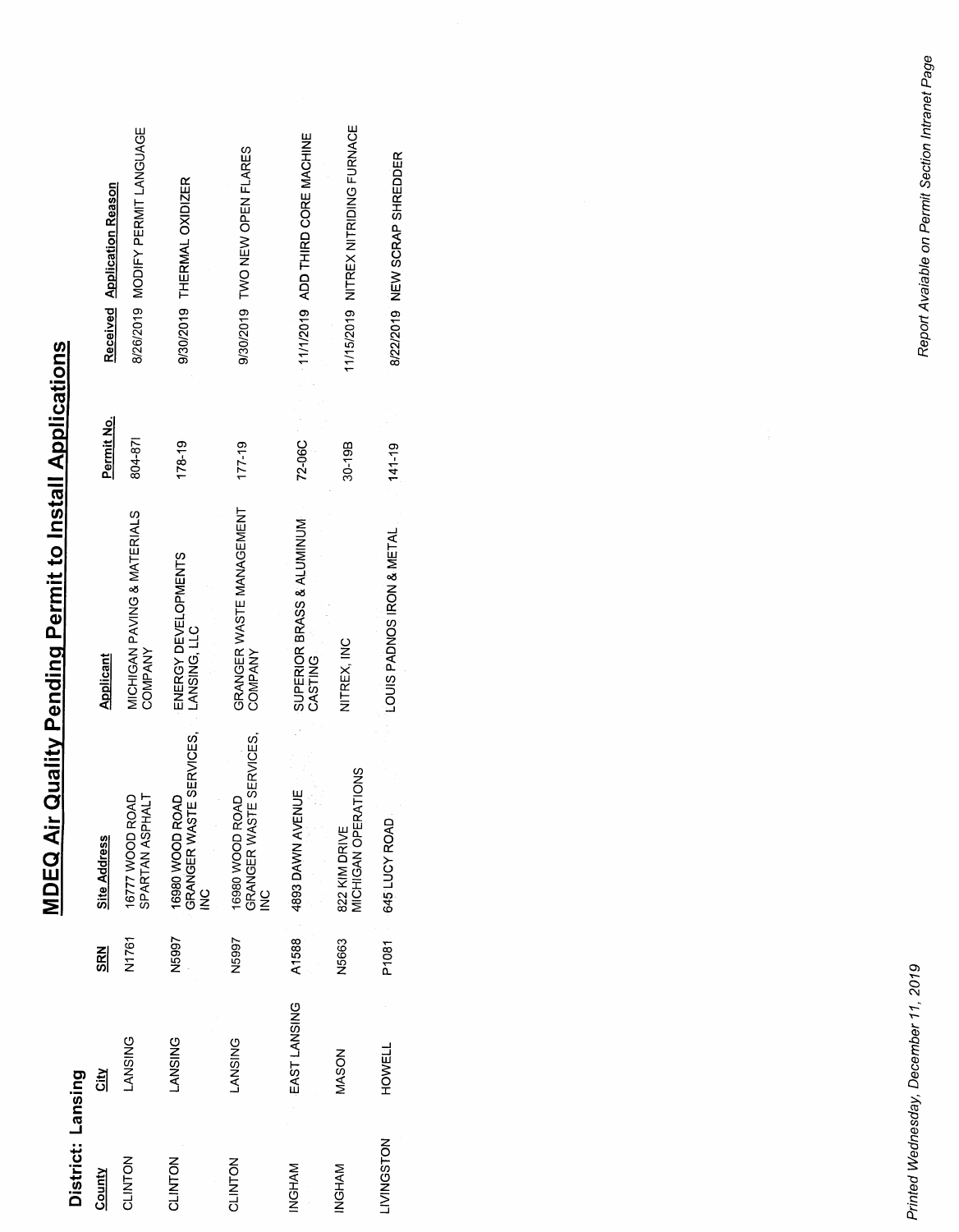<span id="page-5-0"></span>

10 December 2019

Dear Chairman Crenshaw and the Ingham County Board of Commissioners:

I am writing to inform you that the Department of Veterans Affairs is required to refund the 2019 County Veterans Service Fund Grant in the amount of \$50,000.00 to the Michigan Veterans Affairs Agency.

The Department was unable to utilize the FY2019 County Veterans Service Fund Grant due to several logistical components as well as adjustments from the Veterans Affairs Committee.

I am also disappointed to share the news, that the Governor used her line item veto on the \$4.0 million County Veterans Service Fund for FY 2020. This means there are currently no funds in the County Veteran Service Fund Grant for 2020. However, the Legislature and the Governor are currently entertaining the notion of a supplemental budget, which may include the County Veterans Service Fund Grant. On December 03, 2019; a deal was announced that would make these modifications, pending a final passage in the legislature and Gov. Gretchen Whitmer's signature.

I submitted a Letter ofIntent to apply for the FY2020 County Veterans Service Fund Grant, prior to the submittal deadline. Therefore, if the funds are restored, Ingham County is definitely eligible to apply and receive grant funding.

Please find attached, a time-line of events, concerning our FY2019 grant, explaining the logistics, resulting in un-utilized funds.

As always, thank you for your support as we fulfill President Lincoln's promise "To care for him who shall have borne the battle, and for his widow, and his orphan" by serving and honoring the men and women who are America's Veterans.

Respectfully Submitted,

Natrenah G. Blackstock

Natrenah G. Blackstock Director, Ingham/Clinton County DVA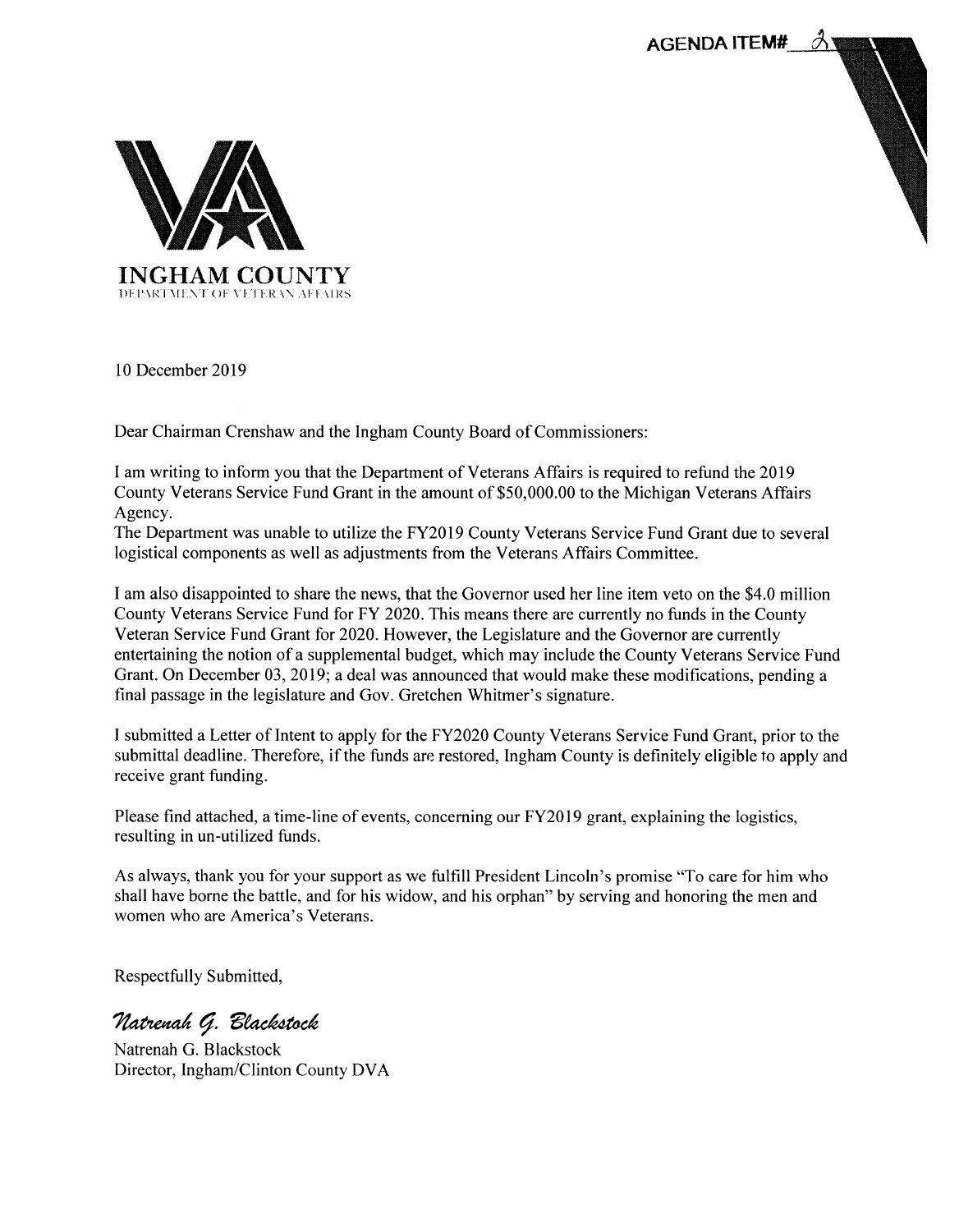#### *COUNTY VETERANS SERVICE FUND GRANT TIME-LINE OF EVENTS*

AUGUST 28, 2018 – Director Blackstock Submitted Letter of Intent To Apply

*SEPTEMBER 05,2018* - Director Blackstock Attended MVAA Community Partnership Grant Information Session

*OCTOBER 08,2018 - FINAL LEGISLATION PASSED* - Ingham county projected to receive \$49,558.00

*NOVEMBER 26,2018* - Received County approval to progress with County Veteran Service Grant Application. – Requested DUNS Number and County Federal ID #

*NOVEMBER 28,2019* - Received DUNS Number and County Federal ID # from Ingham County for grant application completion.

*NOVEMBER 28, 2018* - Submitted 2018 County Veteran Service Fund Grant Application

*FEBRUARY 05,2019 - County Veteran Service Fund Grant -190000001330 awarded for \$144,740.00*

*FEBRUARY 05,2019* - Grant agreement was forwarded for signatures and SIGMA Vendor Code as well as County's Address Code was requested.

*MARCH 01,2019* - Resolution was submitted by the Department of Veterans Affairs to accept grant funds. Department requested to go before the Human Services Committee.

*MARCH 18,2019* - MVAA inquired about signed agreement.

*MARCH 18,2019* - Director Blackstock submitted additional, requested information to the Veterans Affairs Committee for further consideration.

*APRIL 08,2019* - Veteran Affairs Committee reaches a decision that it is not wise for the Department of Veterans Affairs to go forward with the re-classification component ofthe grant agreement. / MVAA explains that the Grant Agreement must still be fully executed, then amended to fit the approvals of the Veterans Affairs Committee.

#### *APRIL 22, 2019 - Resolution presented/approved by Human Services Committee*

#### *APRIL 24,2019 - Resolution presented/approved by Finance Committee*

*MAY* 06, 2019 – Resolution #19-195 regarding the acceptance of the 2019 County Veteran Service Fund Grant, received by Ingham County's Attorney; Contract requested / forwarded to County Attorney for signature.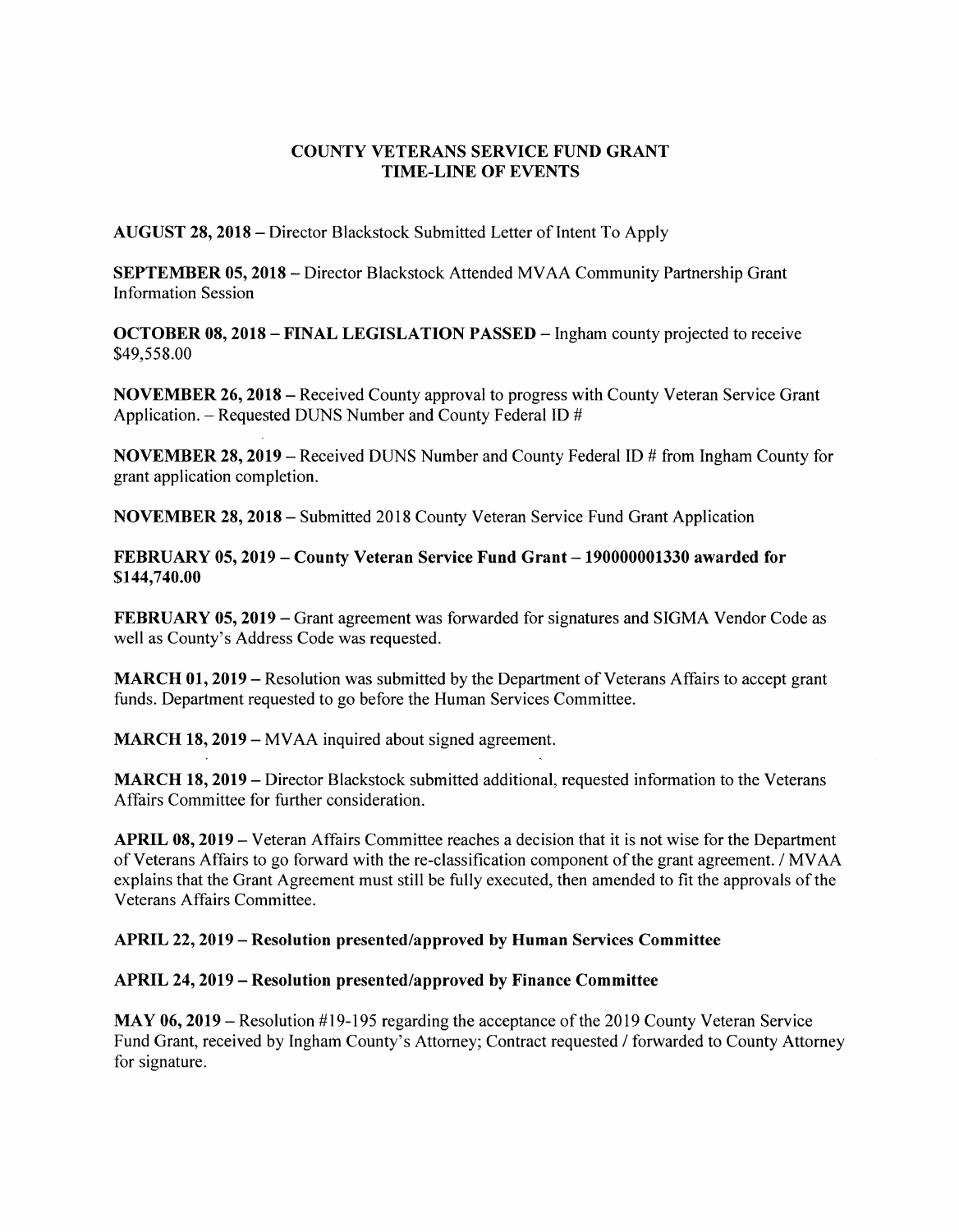*JUNE* 07, 2019 – Controller's Office received the contract back from the Board of Commissioners and mailed it into the State.

*JUNE 12,2019* - MVAA received signed grant agreement and forwarded it to CFO for proper signature.

*July 18,2019 - Fully executed grant agreement was filed with Ingham County Clerk, Barb Byrum*

*July 18,2019 - Ingham County Veterans Affairs Committee endorsed and ratified cost projections for the expenditures of the 2019 County Veterans Service Fund Grant. (Motion passed unanimously)*

*July* 22, 2019 – Director Blackstock made inquiry to the Treasurer's Department, concerning the grant deposit.

*July 23-25 2019* - Several email conversations were had with Alan Fox, concerning the logistics of receiving funds. (Alan Fox informed director Blackstock that there was no specific SIGMA/Vendor Code and Address Code and we should just wait for the funds to show up.)

*August 07,2019* - Director Blackstock made inquiry to MVAA, concerning the grant deposit and was informed that there are SIGMA/Vendor Code and Address Codes needed in order to complete the deposit. - Director Blackstock was informed by MVAA that the county should provide that information.

*August 08-12,2019* - Maria Douville (MVAA) and Alan Fox (Ingham County Deputy Treasurer) communicated back and forth to establish the correct deposit codes.

### *August 12,2019 - Marie Douville directed the funds into address ID 200 and began the approval process. (Deposit still pending)*

*August 20,2019* - It was announced at the Veterans Affairs Committee meeting, that the previous decision to ratify the 2019 County Veterans Service Fund Grant expenditures is now amended. The committee unendorsed the grant initiative and stated that only IT spending was approved, not the entire grant initiative. Not authorizing the grant funding to be utilized for the entire initiative ultimately caused the entire grant to go unused, because the previously mentioned delays rendered an impossible vetting process for I.T. purposes. The disallowed spending would have included increased veteran services operations, office equipment and marketing materials.

During this meeting, Jared Cypher suggested that we request a grant extension since we have extenuating circumstances. Director Blackstock explained that she spoke with MVAA Staff- Rob Price, Director of Targeted Outreach/Grant Coordinator as well as Marie Douville, Contract and Grant Analyst. The final consensus is that all 2019 County Veterans Service Fund Grant disbursements must be spent and reported by September 30, 2019. Unspent Funding must be returned.

*September 18,2019 -Deposit in the amount of \$50,000.00 deposited into Department's line item.*

*September 30, 0219 - ABSOLUTE DEADLINE FOR GRANT FUNDING: SPENT/REPORTED.*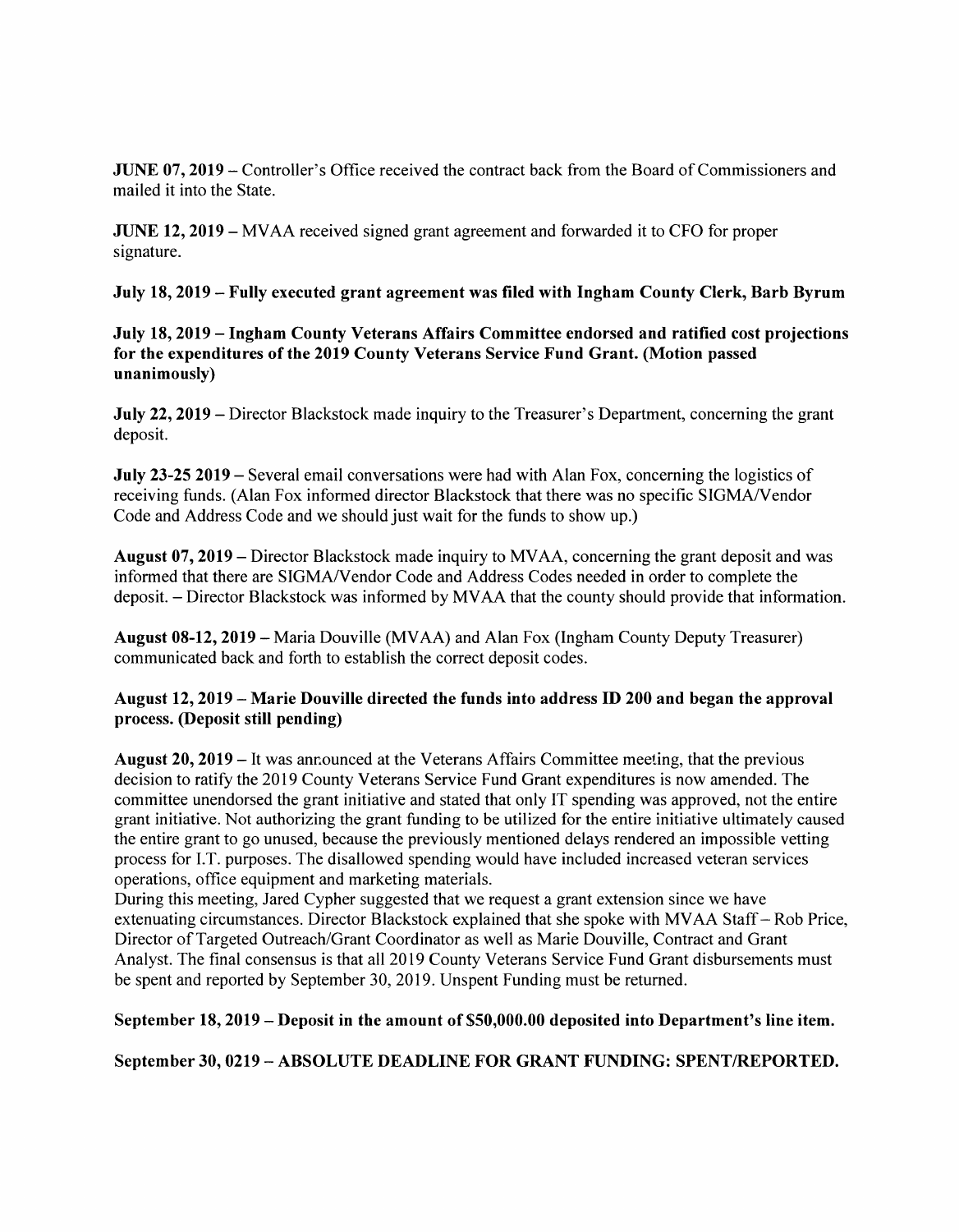# Kalkaska County Board of Commissioners Resolution 2019-51 In Support of Line 5 TUnnel

<span id="page-8-0"></span>At a Regular Meeting of the Kalkaska County Board of Commissioners, on November 20, 2019: Motioned by West. Supported by Comai:

WHEREAS, Enbridge's Line 5 has been operating safely and reliably in the Straits of Mackinac for more than 66 years; and

WHEREAS, Enbridge's Line 5, a light crude and natural gas liquids pipeline, helps to safely meet Michigan's energy needs by fulfilling more than half of the propane needs of the state, and 69% of the needs of Upper Peninsula residents; and

WHEREAS, the products delivered to regional refineries provide jobs and ultimately fuel our lives; and

WHEREAS, issues have been raised by several concerned parties regarding the possibility and impact of a breach of Line 5 into the Straits of Mackinac. Multiple and extensive inspections and safety tests over the last several years have confirmed the integrity of Line 5 at the Straits of Mackinac.

WHEREAS, consequences to energy supply, local producers, regional airports and refineries, jobs, local economies and the pocketbook of Michiganders across the entire state are too great for Line 5 to be shut down before the tunnel replacement can be completed.

WHEREAS, the State of Michigan, under the Snyder administration, and Enbridge negotiated an "agreement" for a 5 year \$500 million project, to construct a tunnel I 00 feet below bedrock to encase Line 5, the entire length of the Straits, in one-footthick concrete walls in order to mitigate the chances of any leaks of product into the Great Lakes.

WHEREAS, the recently elected Michigan Attorney General, Dana Nessel, has subsequently opposed the negotiated " agreement" and filed a law-suit in Ingham County Circuit Court to close down Line 5 immediately, effectively canceling all efforts to begin construction of the tunnel; and

WHEREAS, this action may very well provide unintended consequences for all parties as the litigation to close down Line 5 may take years to be resolved in the court with no assurance of the outcome and;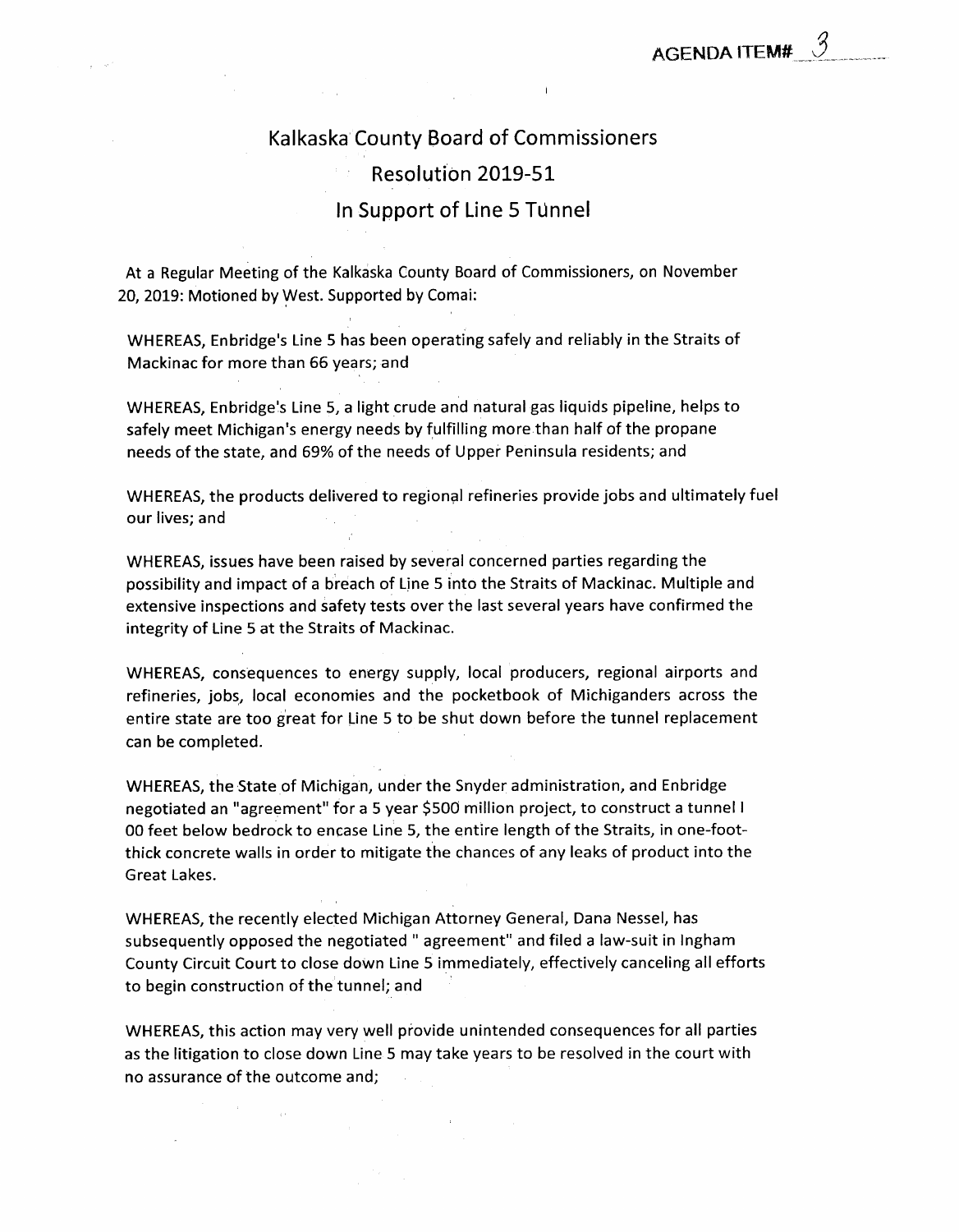#### Page 2 Resolution 2019-51 Line 5 Tunnel

WHEREAS, the time to resolved the litigation may simply result in the delay of the start of the construction of the tunnel thereby leaving the existing Line 5 in place unnecessarily for several additional years.

WHEREAS, Enbridge has demonstrated a willingness to work with the State to both protect the Great Lakes and ensure the continued safe delivery of energy we all rely on.

NOW, THEREFORE BE IT RESOLVED) the Kalkaska County Board of Commissioners hereby joins with other Michigan Counties in extending its support for Enbridge's proposed tunnel replacement project and urges the State of Michigan to work with Enbridge to complete the tunnel project as quickly as possible and not disrupt Line 5 service before the tunnel can be completed.

AND, BE IT FURTHER RESOLVED, that Mackinac County sends this resolution to all counties of Michigan as an invitatiori to join in expressing support for increasing the safety of our current energy infrastructure as our society simultaneously seeks energy efficiencies and energy alternatives that will continue to reduce risks to our environment.

Motioned by West. Supported by Comai. Roll call vote:

Yeas: West, Comai, Cox, Ngirarsaol, Fisher. Nays: Crambell, Sweet. Absent: None 5 yeas. 2 nays. Motion Carried.

*|Q- \0-2j=>)^*

Kohn E. Fisher, Chairman of the Board of Commissioners Kalkaska County

I, the undersigned, Clerk of Kalkaska County, do hereby certify that the foregoing is a true and complete copy of a Resolution adopted by the Kalkaska County Board of Commissioners, at its Regular Meeting on November 20, 2019 the original of which is part of the Board's minutes.

Deborah L. Mill Clerk of the Board of Commissioners Kalkaska County